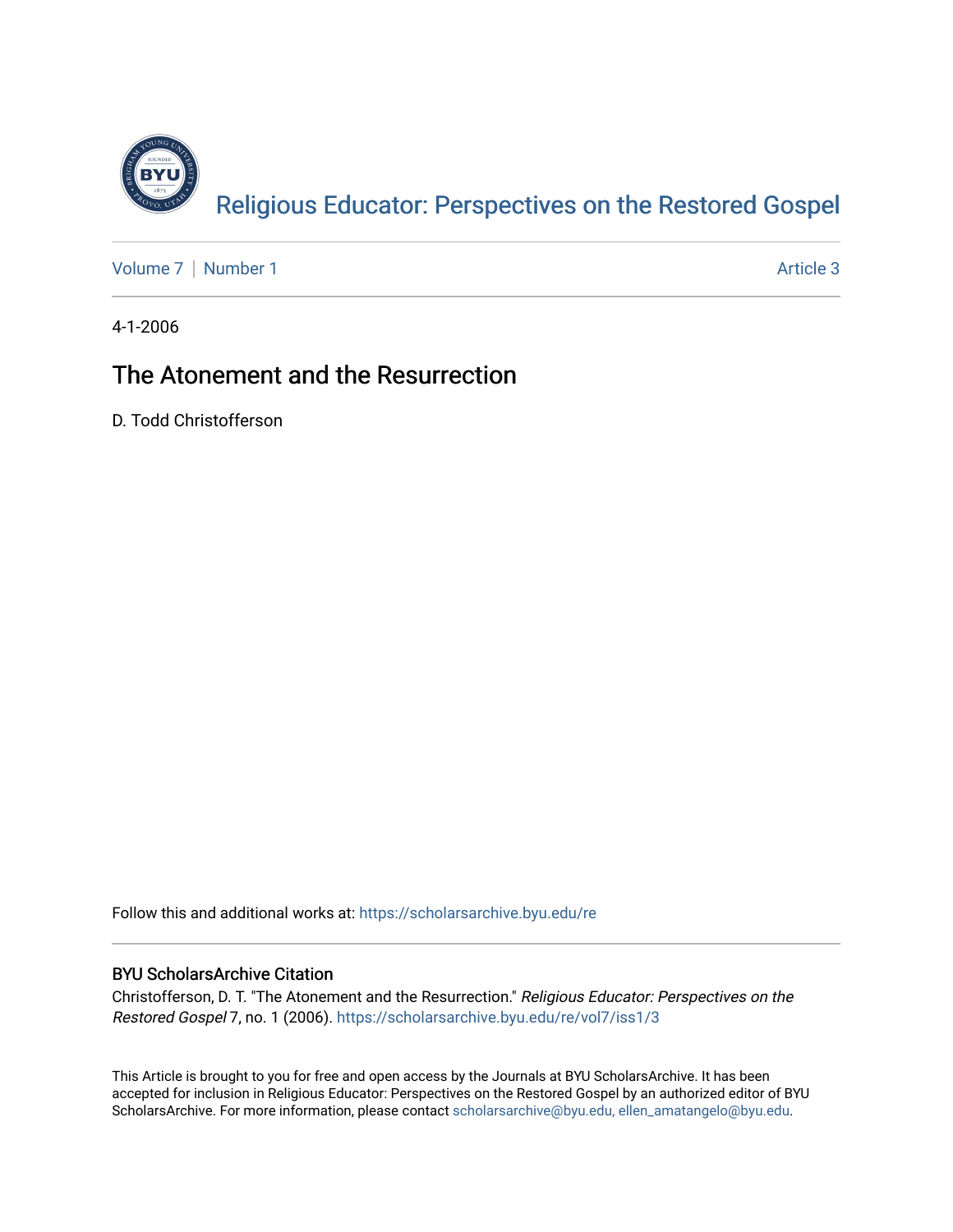

Elder D. Todd Christofferson

Courtesy of Visual Resources Library © of Intellectual Reserve, Inc.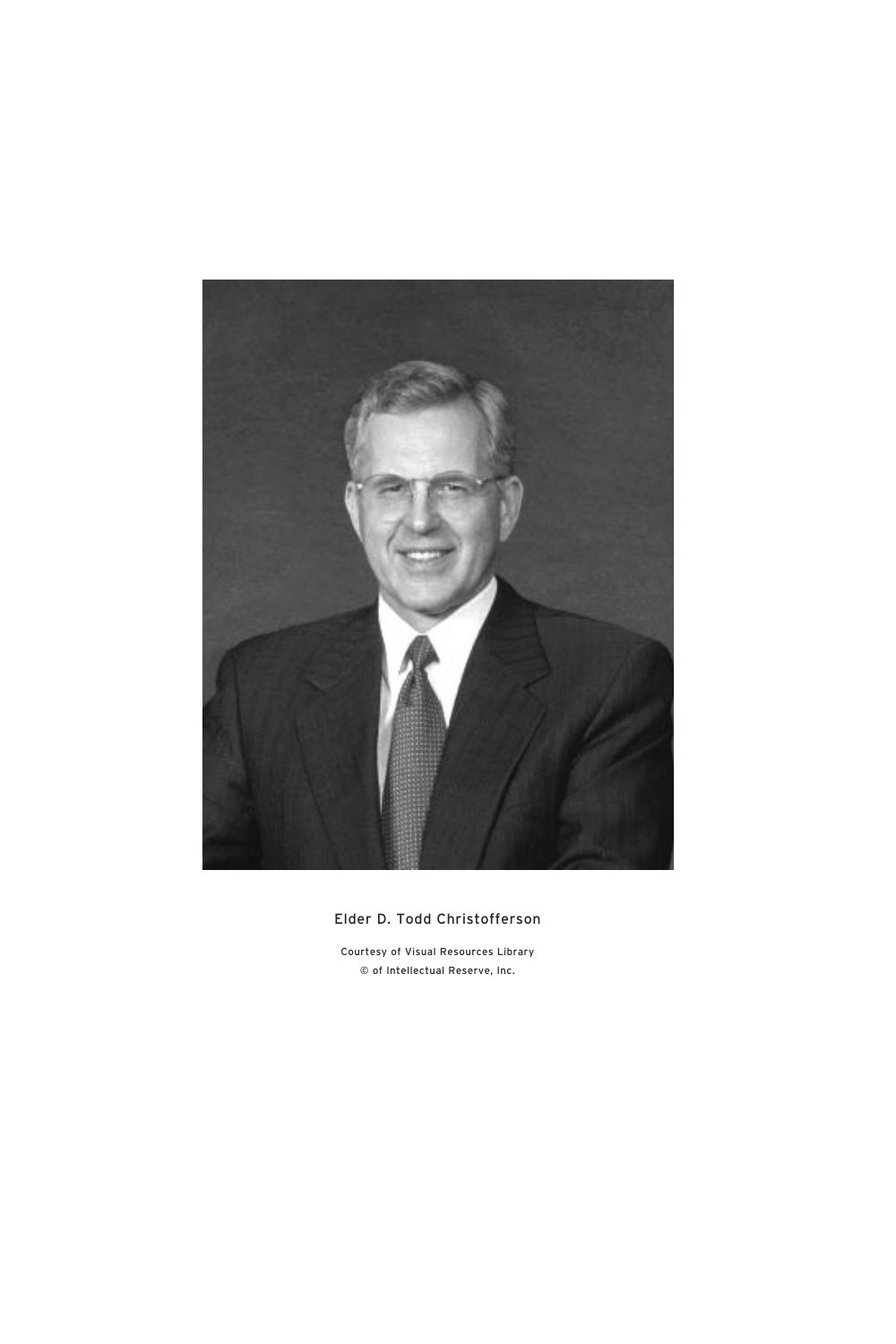# The Atonement and the Resurrection

*Elder D. Todd Christofferson*

*Elder D. Todd Christofferson is a member of the Presidency of the Seventy. This article is adapted from an address given at BYU on March 26, 2005.* 

 I am honored to share a few thoughts on the Atonement and Resurrection of Jesus Christ. I have struggled, as many of you have, with a finite mind to comprehend that infinite sacrifice of the Savior. I do not pretend to be able to plumb the depths of the subject, but I hope I can offer an insight or two that will be helpful and encouraging to us as we think again on the great events of those few days that mean all the difference in our existence.

## **Imagining Ourselves There**

 In your mind, try to place yourselves back in time at that first Easter weekend. Today is Saturday, the Jewish Sabbath. Here we are—the events of yesterday and the day before have made a tremendous impact upon us. It was Thursday evening when the Last Supper took place. Afterward, Jesus passed over the brook and into the Garden of Gethsemane and suffered there in a way that none of us have fully witnessed and certainly none comprehend. It was perhaps into the wee hours of yesterday morning that that continued. Yesterday, He was assaulted and abused by those in authority, both Jewish and Roman. He was condemned finally by Pilate and scourged. It has been less than twentyfour hours since we witnessed the awful scene of His crucifixion, as He hung there on the cross and suffered intensely again. It was a very, very dark time, and it has not been many hours ago. We hurriedly placed His body in the tomb before sunset yesterday. Now, here we are on this Sabbath. It is midday, and we are wondering, in doubt, and confused.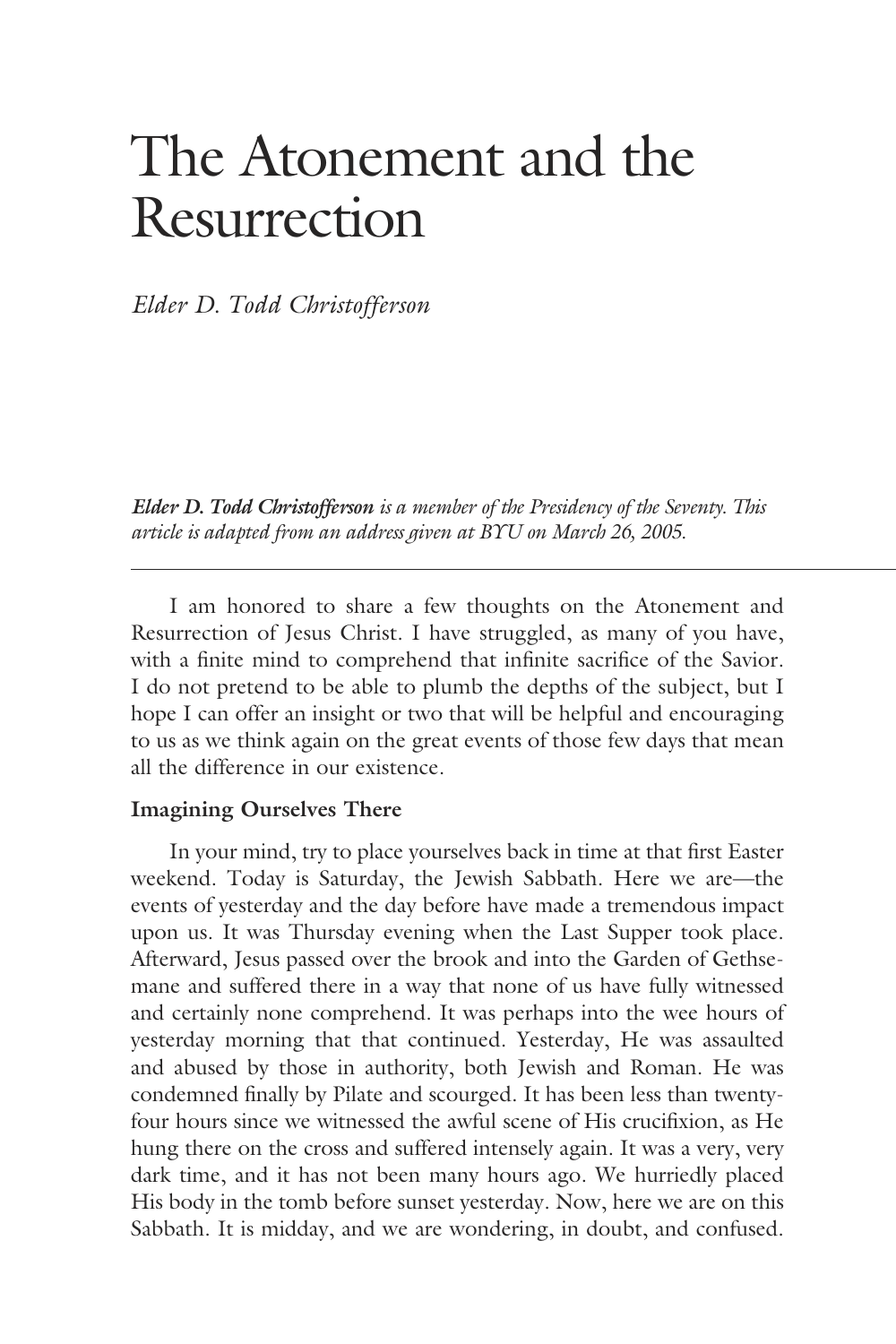We had thought it was He who would rescue Israel. We had thought it was He who was the Messiah, and yet He is gone; He is dead.

 Just before He died yesterday, He uttered these words: "It is finished" (John 19:30). What did He mean? Did He mean He had failed? He would never return? He is gone and it is over? Is there something more? Unbeknownst to you and me in this setting, in this Sabbath of doubt, He, His spirit, has been occupied elsewhere. This morning He entered the world of spirits. Future records will confirm that He was expected there.

 [There were assembled a multitude of the righteous] awaiting the advent of the Son of God into the spirit world [just this morning], to declare their redemption from the bands of death.

 Their sleeping dust was to be restored unto its perfect frame, bone to his bone, and the sinews and the flesh upon them, the spirit and the body to be united never again to be divided, that they might receive a fulness of joy.

 While this vast multitude waited and conversed, rejoicing in the hour of their deliverance . . . , the Son of God appeared, declaring liberty to the captives who had been faithful;

 And there he preached to them the everlasting gospel, the doctrine of the resurrection and the redemption of mankind from the fall, and from individual sins on conditions of repentance. (D&C 138:16–19)

 That is what He has been doing this morning. And in the language of President Joseph F. Smith, "He [has] organized his forces and appointed messengers, clothed with power and authority, and commissioned them to go forth and carry the light of the gospel to them that were in darkness, even to all the spirits of men" (D&C 138:30). And thus will the gospel be preached to them that are dead. Now, what awaits tomorrow we do not know. But in good time, joy incomprehensible will come to us. Tomorrow morning, Mary and other women will be at the tomb. They will find it empty. Angels will declare that the Savior, not there, has risen. Peter and John will enter that tomb and find it empty. Later that morning, with the sun perhaps barely up, Jesus Himself will appear to Mary and speak to her, the first mortal ever to see the resurrected Lord. He will show Himself to other women and to Peter individually. He will be with two of you on the road to Emmaus and then, toward evening, show Himself to His Apostles and perhaps some of us, gathered together, wondering and pondering over the marvelous witness of those who saw Him earlier. That is what awaits us tomorrow, and it is glorious to contemplate.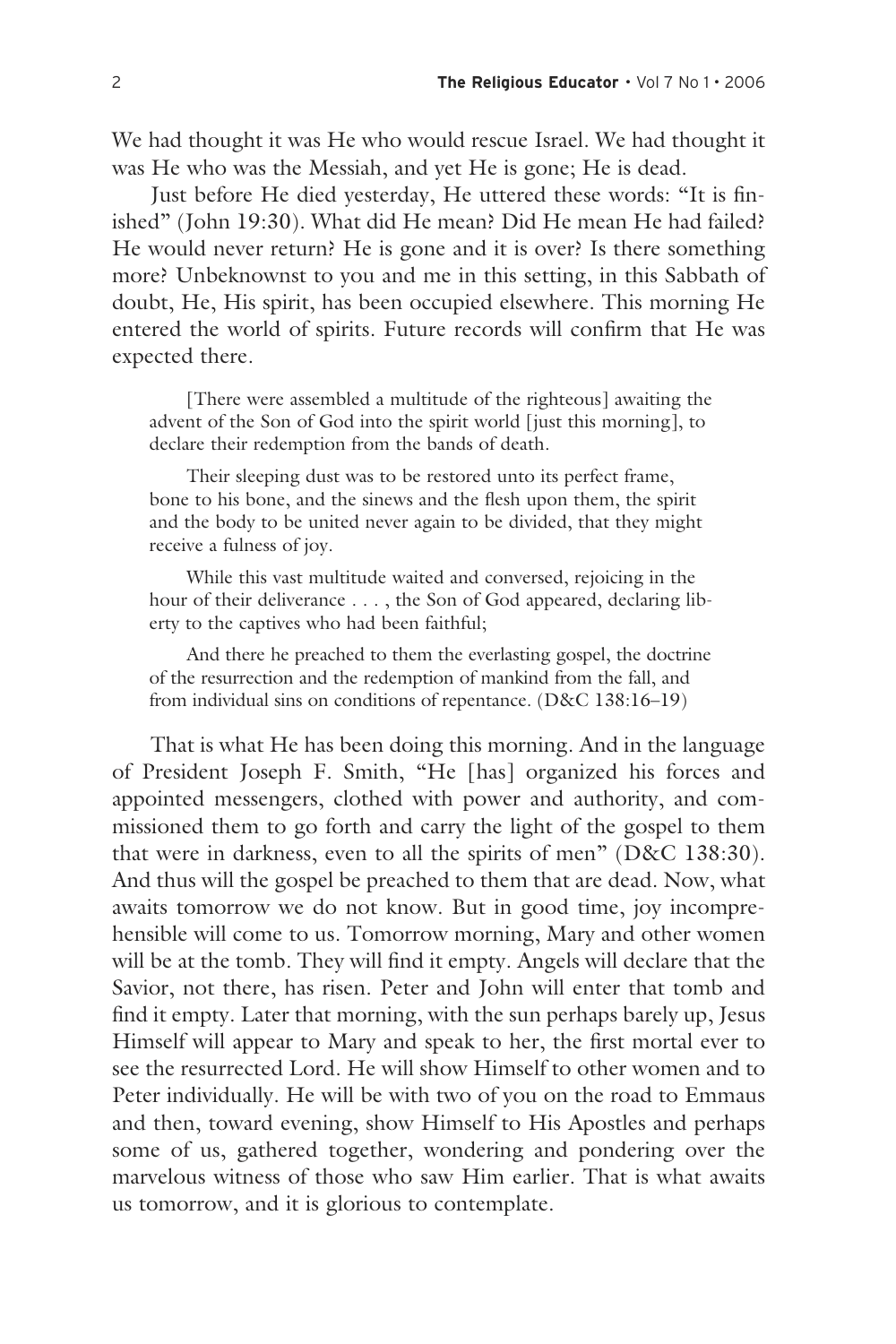#### **Jesus**'**s Submission to the Father**

 I wonder if we appreciate the expectations that devolve upon us because of what He has done and what He now offers to us. In perhaps the earliest reference to Him and His role in our lives, this is the comment from God to Moses: "But, behold, my Beloved Son, which was my Beloved and Chosen from the beginning, said unto me—Father, thy will be done, and the glory be thine forever" (Moses 4:2).

 In one simple sentence, I believe the Savior revealed what was and always has been His overriding purpose and His motivation. His purpose is to do the will of the Father, and His motivation is to glorify the Father. I believe it required all of that devotion, the full measure of His devotion to doing the will of the Father and the motive of glorifying the Father, for Him to be able to endure what He had to endure and see the Atonement through to its conclusion.

 The accounts of His suffering found in Matthew, Mark, and Luke, speaking of Gethsemane, emphasize how much He endured. (It has interested me that there is no account of Gethsemane in John, at least in what we have of John. I wonder if it was something he felt too sacred to touch or just too tender to recount.) At least three times, it appears, He pled with the Father that He might not have to drink the bitter cup. In Matthew, the account is as follows:

 He went a little further, and fell on his face, and prayed, saying, O my Father, if it be possible, let this cup pass from me: nevertheless not as I will, but as thou wilt.

 And he cometh unto the disciples, and findeth them asleep, and saith unto Peter, What, could ye not watch with me one hour?

 Watch and pray, that ye enter not into temptation: the spirit indeed is willing, but the flesh is weak.

 He went away again the second time, and prayed, saying, O my Father, if this cup may not pass away from me, except I drink it, thy will be done.

And he came and found them asleep again: for their eyes were heavy.

 And he left them, and went away again, and prayed the third time, saying the same words. (Matthew 26:39–44)

 This really is all we have (repeated in a varied form in Mark and Luke) of that prayer. I am sure there was much more. But that was the most compelling, saying essentially: "Father, if it be possible, take this cup from me. If there is any way that this can be accomplished short of my having to drink it, that is what I plead with thee to do. Nevertheless, not my will, but thine be done."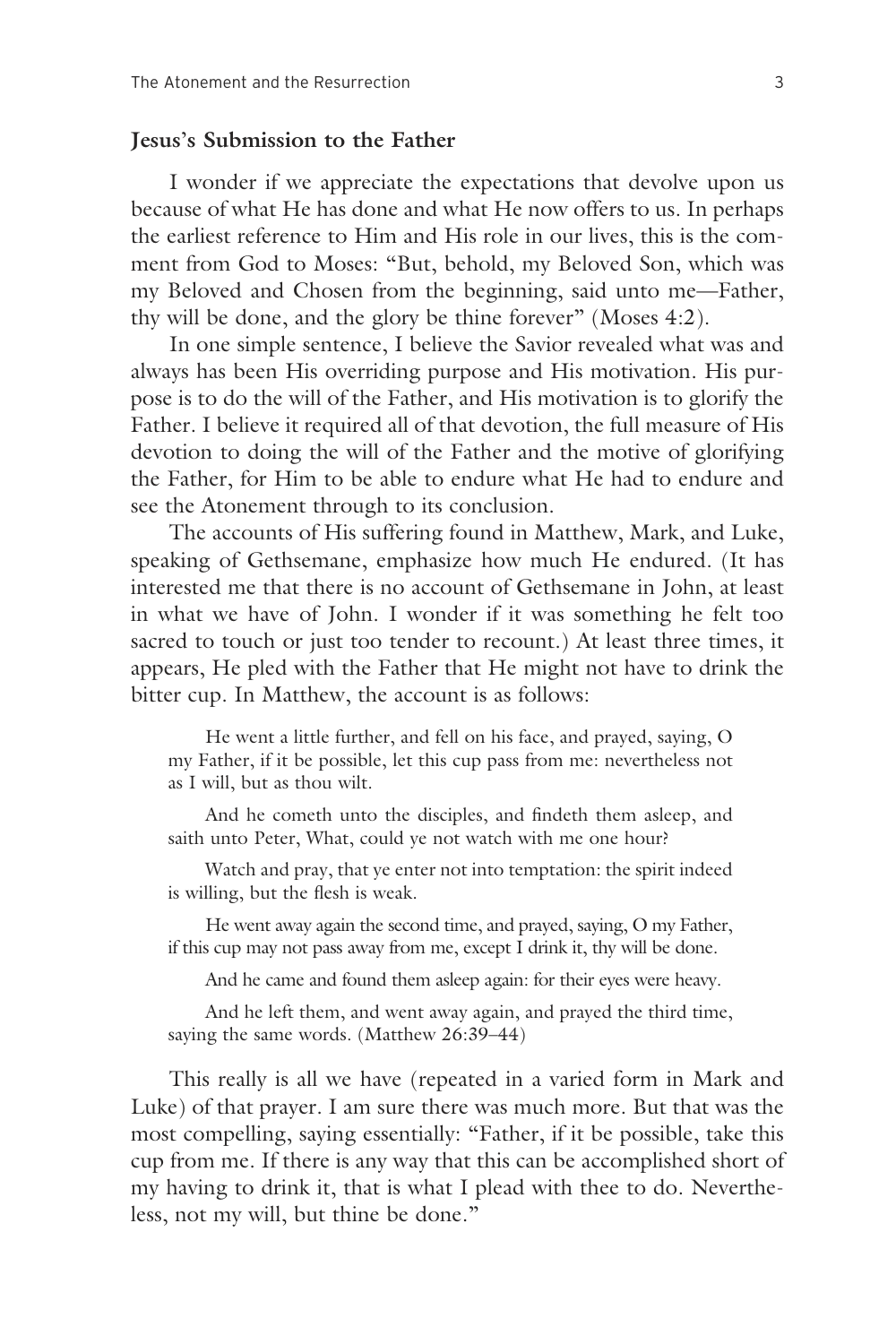Luke records that because of His agony, "His sweat was as it were great drops of blood falling down to the ground" (Luke 22:44). The Savior Himself, when He described it to the Prophet Joseph Smith, said it was not sweat but, in fact, blood, that He bled from every pore (see D&C 19:18). Luke records that an angel came to strengthen Him in that ordeal (see Luke 22:43). And later as that suffering resumed on the cross, it seemed compounded as the Father withdrew His Spirit so that the Son might tread the winepress alone. "And at the ninth hour Jesus cried with a loud voice, saying, Eloi, Eloi, lama sabachthani? which is, being interpreted, My God, my God, why hast thou forsaken me?" (Mark 15:34).

 Always, however, in all of this agony and all of this pleading for relief, was His submission to the Father's will—"Nevertheless not as I will, but as thou wilt" (Matthew 26:39). "Father, if this cup may not pass away from me, except I drink it, thy will be done" (Matthew 26:42). As He described the Atonement and the concern that He not shrink and fail fully to drain that bitter cup, He expressed once again the overriding motivation that saw Him through that incomprehensible suffering: "*Nevertheless, glory be to the Father*, and I partook and finished my preparations unto the children of men" (D&C 19:19; emphasis added).

 Had Jesus not devoted Himself to the Father and to the Father's will, throughout His life and throughout His existence prior to this life, He might not have been able to see the Atonement through to its conclusion. As He expressed it in John: "When ye have lifted up the Son of man, then shall ye know that I am he, and that I do nothing of myself; but as my Father hath taught me, I speak these things. And He that sent me is with me: the Father hath not left me alone; for I do always those things that please him" (John 8:28–29).

 In the Book of Mormon, He stated: "Behold, I am Jesus Christ, whom the prophets testified shall come into the world. And behold, I am the light and the life of the world; and I have drunk out of that bitter cup which the Father hath given me, and have glorified the Father in taking upon me the sins of the world, in the which I have suffered the will of the Father in all things from the beginning" (3 Nephi 11:10–11).

 Later, in that same book of 3 Nephi: "Behold I have given unto you my gospel, and this is the gospel which I have given unto you that I came into the world to do the will of my Father, because my Father sent me" (3 Nephi 27:13). And Abinadi's unforgettable words: "Yea, even so he shall be led, crucified, and slain, the flesh becoming subject even unto death, the will of the Son being swallowed up in the will of the Father" (Mosiah 15:7).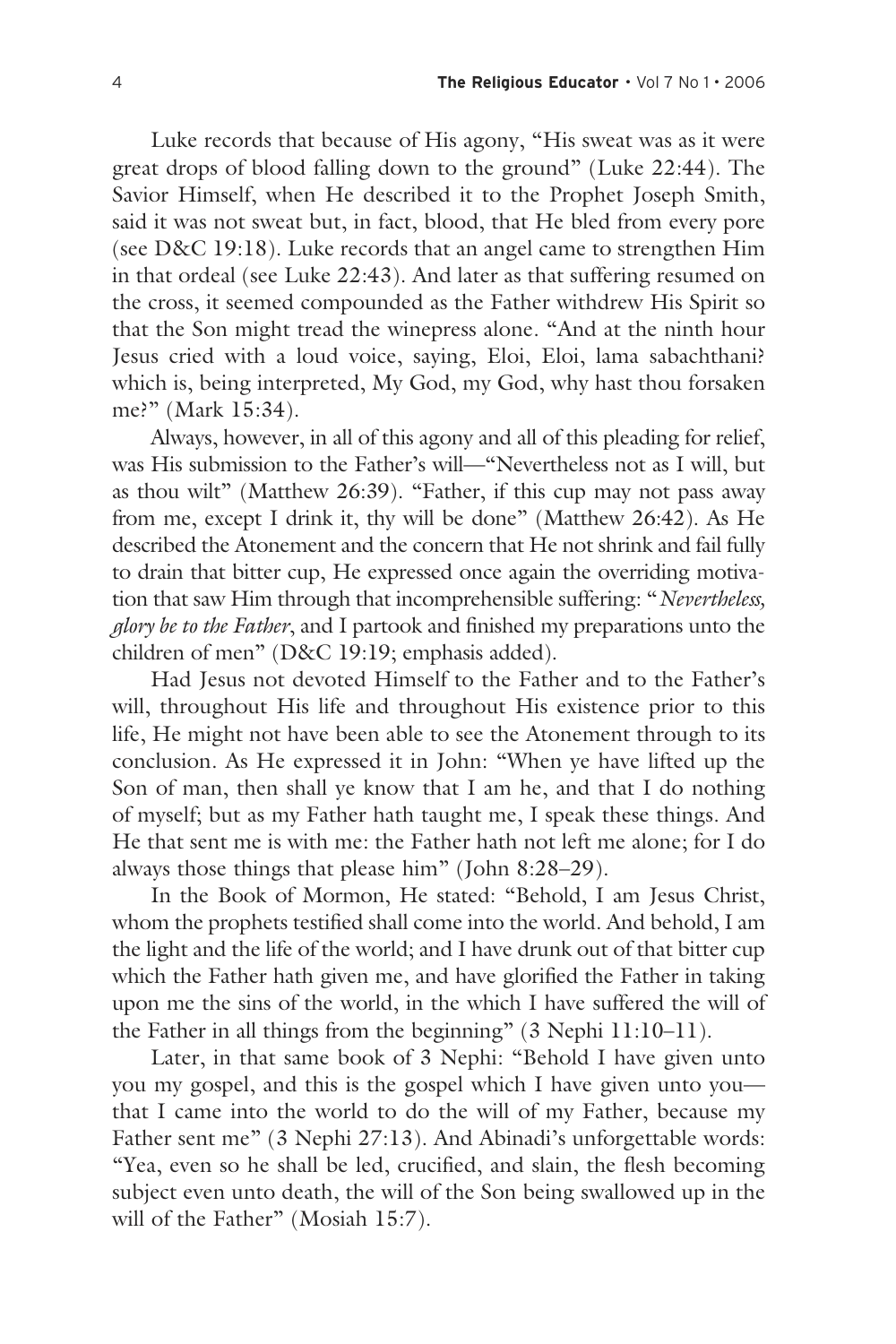# **Offering Our Own Sacrifice**

 I believe that we, in order to hold on our way, to persevere and endure to the end, to reap the full benefits of His Atonement, must similarly devote ourselves to the will and glory of the Father and the Son. Is it not logical that you and I, to be able to receive what He offers, would have to do as He did and make our greatest ambition to do the will of God and our greatest desire to glorify Him?

 I read earlier some verses from section 138 of the Doctrine and Covenants, referring to the Savior's advent in the spirit world before the Resurrection. There is an interesting description given there of the body of righteous people who were awaiting that advent. Here is how they were described: "There were gathered together in one place an innumerable company of the spirits of the just, who had been faithful in the testimony of Jesus while they lived in mortality; and who had offered sacrifice in the similitude of the great sacrifice of the Son of God, and had suffered tribulation in their Redeemer's name. All these had departed the mortal life, firm in the hope of a glorious resurrection, through the grace of God the Father and his Only Begotten Son, Jesus Christ" (D&C 138:12–14).

 What interests me particularly there is that phrase "who had offered sacrifice in the similitude of the great sacrifice of the Son of God." They had not offered an equivalent sacrifice but something in the similitude, of the same nature. And because of that, they were firm in the hope of a glorious or celestial resurrection. What would be an offering in the similitude of the great offering of the Son of God?

 We have the familiar statement given to Adam: "And after many days an angel of the Lord appeared unto Adam, saying: Why dost thou offer sacrifices unto the Lord? And Adam said unto him: I know not, save the Lord commanded me. And then the angel spake, saying: *This thing is a similitude of the sacrifice of the Only Begotten of the Father, which is full of grace and truth*. Wherefore, thou shalt do all that thou doest in the name of the Son, and thou shalt repent and call upon God in the name of the Son forevermore" (Moses 5:6-8; emphasis added).

 We know that when He appeared in this hemisphere, following His resurrection and ascension, He ended that kind of sacrifice in the similitude of the Only Begotten—that is, the animal sacrifice. But He reemphasized one aspect of the commandment to Adam—"Thou shalt repent and call upon God in the name of the Son forevermore"—when He later said, "Ye shall offer for a sacrifice unto me a broken heart and a contrite spirit. And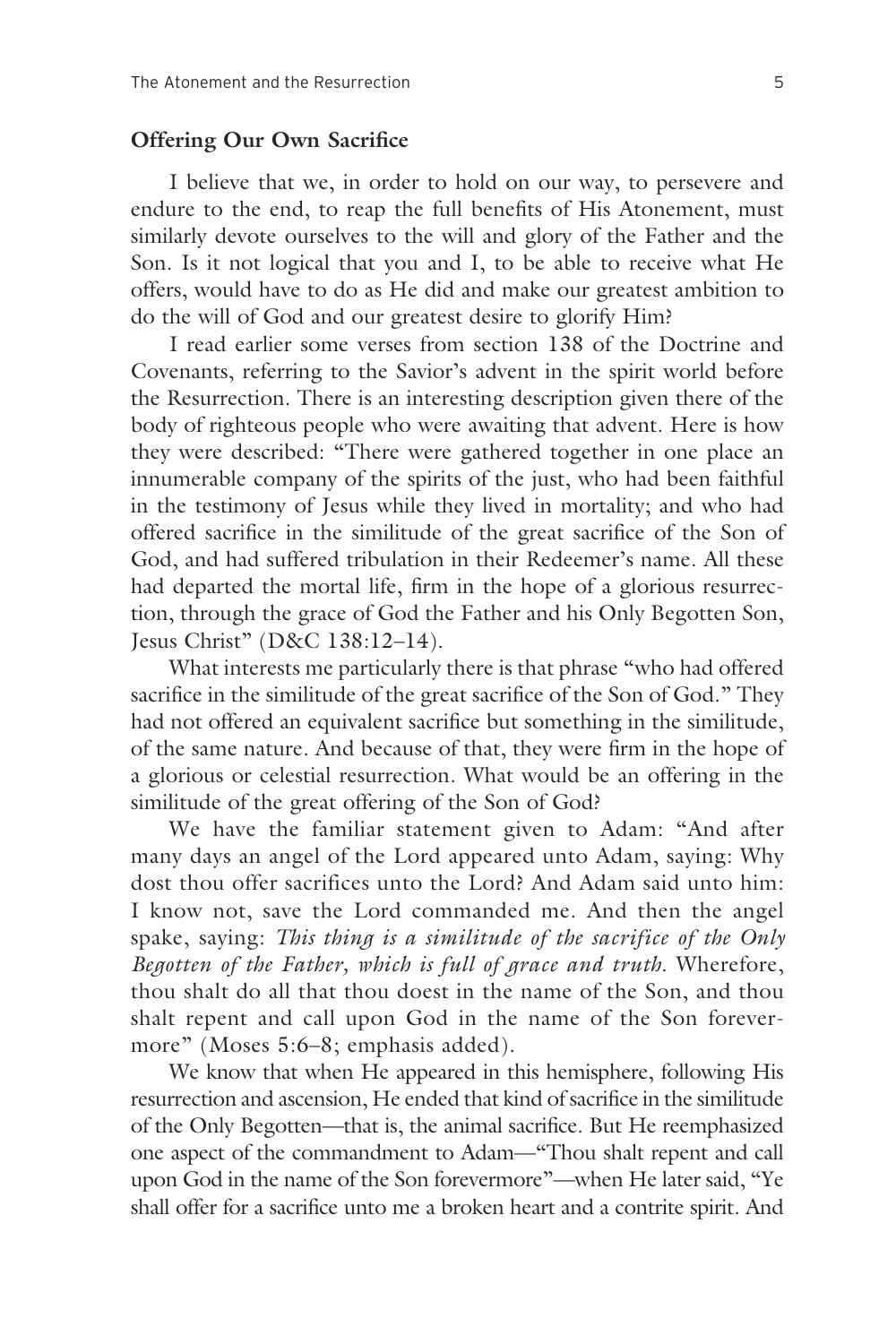whoso cometh unto me with a broken heart and a contrite spirit, him will I baptize with fire and with the Holy Ghost" (3 Nephi 9:20). It is, then, our sacrifice in the similitude of His that, with broken heart and contrite spirit, we would submit ourselves entirely to God.

 As it says in section 20 of the Doctrine and Covenants: "Wherefore, the Almighty God gave his Only Begotten Son, as it is written in those scriptures which have been given of him. He suffered temptations but gave no heed unto them. He was crucified, died, and rose again the third day; and ascended into heaven, to sit down on the right hand of the Father, to reign with almighty power according to the will of the Father. [For what purpose?] That as many as would believe and be baptized in his holy name, and endure . . . to the end, should be saved" (D&C 20:21-25).

 That is our sacrifice in the similitude of His, being baptized in His holy name and enduring to the end. May I remind you of two familiar verses from a sacramental hymn, "God Loved Us, So He Sent His Son."

> God loved us, so he sent his Son, Christ Jesus, the atoning One, To show us by the path he trod The one and only way to God.

And then the fourth verse that we rarely sing:

 In word and deed he doth require My will to his, like son to sire, Be made to bend, and I, as son, Learn conduct from the Holy One.**<sup>1</sup>**

#### **Learning to Submit to God**

 That learning—that submission to Him and to His will that would permit us to reap the benefit of the Atonement—may involve a number of things. The one revelation recorded in the canon of scripture that was given to Brigham Young includes this verse: "My people must be tried in all things, that they may be prepared to receive the glory that I have for them, even the glory of Zion; and he that will not bear chastisement is not worthy of my kingdom" (D&C 136:31).

 Early in my tenure as a Seventy, I was companion to Elder Russell M. Nelson in a stake conference. We had a wonderful experience together, and as we finished and were driving home, I said to him, "Elder Nelson, I hope if you ever see an error in me or some shortcoming, you would tell me about it." He replied, "I will." I was a little unnerved by his seeming anxiousness to comply with my request, but then He said,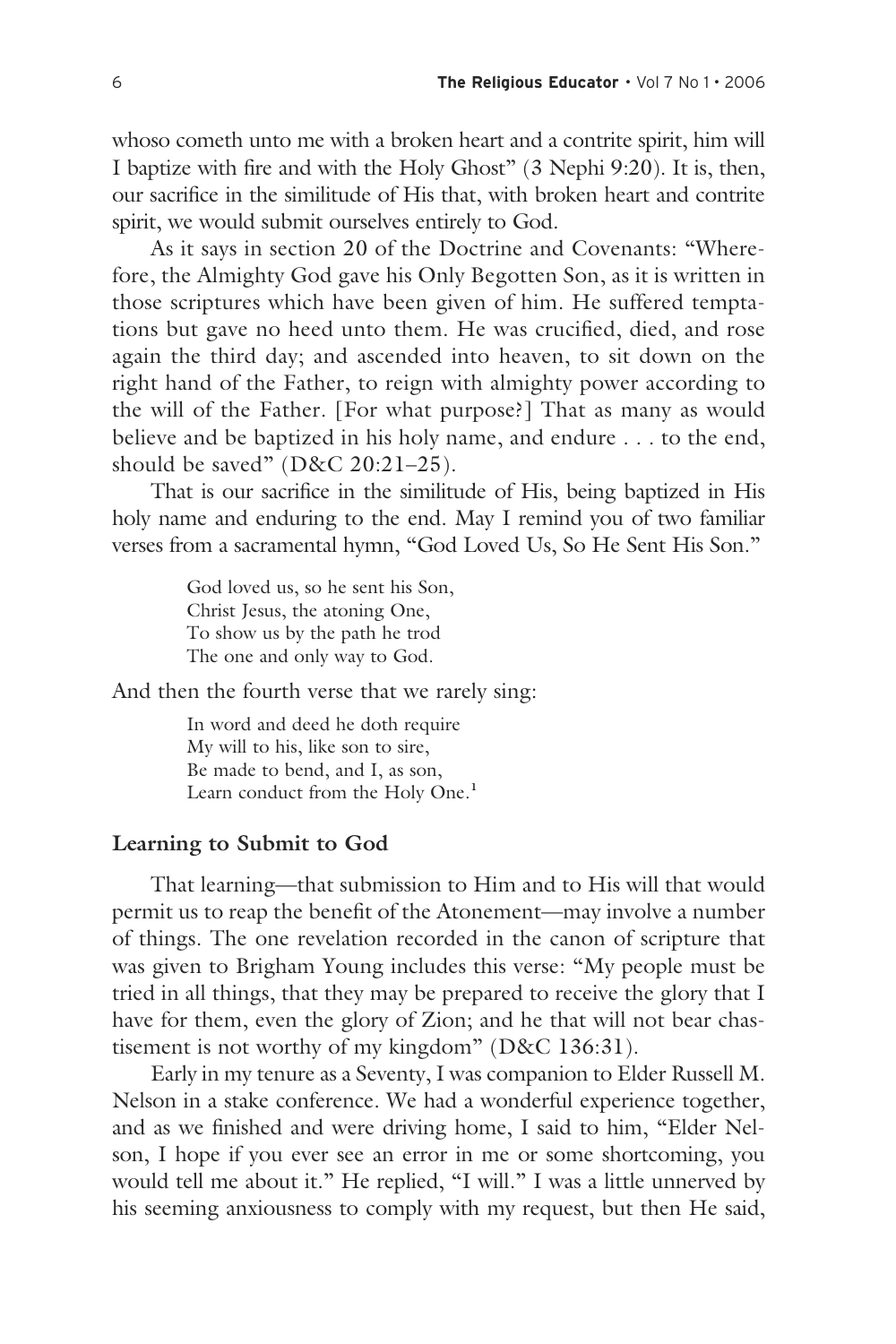"That is one of the ways we show our love for one another." And I believe that is indeed a true principle.

 The Savior said: "I am the true vine, and my Father is the husbandman. Every branch in me that beareth not fruit he taketh away: and every branch that beareth fruit, he purgeth it, that it may bring forth more fruit" (John 15:1–2). What form the purging might take, what sacrifices it might entail for any of us, we probably will not know in advance. But if, with the rich young ruler, we ask, "What lack I yet?" (Matthew 19:20), the Savior's answer would probably be the same, "Follow me" (Matthew 19:21)—or, in the language of King Benjamin, "[Become] as a child, submissive, meek, humble, patient, full of love, willing to submit to all things which the Lord seeth fit to inflict upon him, even as a child doth submit to his father" (Mosiah 3:19). Here is another way of stating it: "Then said Jesus unto his disciples, If any man will come after me, let him deny himself, and take up his cross, and follow me [and this addition from the Joseph Smith Translation]. And now for a man to take up his cross, is to deny himself all ungodliness, and every worldly lust, and keep my commandments" (Matthew 16:24; Joseph Smith Translation, Matthew 16:26).

 We must be able to say, with Job, that our submission to Jesus, to His will, is so complete that "though he slay me, yet will I trust in him" (Job 13:15). I think this is perfectly described in poetic form in the hymn "When I Survey the Wondrous Cross," by Isaac Watts.

When I survey the wondrous cross On which the Prince of Glory died, My richest gain I count but loss And pour contempt on all my pride.

Forbid it, Lord, that I should boast Save in the death of Christ, my God. All the vain things that charm me most, I sacrifice them to His blood.

See, from His head, His hands, His feet, Sorrow and love flow mingled down; Did e'er such love and sorrow meet, Or thorns compose so rich a crown.

Were the whole world of nature mine, That were a present far too small; Love so amazing, so divine, Demands my soul, my life, my all.**<sup>2</sup>**

 Indeed, the Atonement does deserve our all. Although we may not immediately attain to the Savior's perfect example of always doing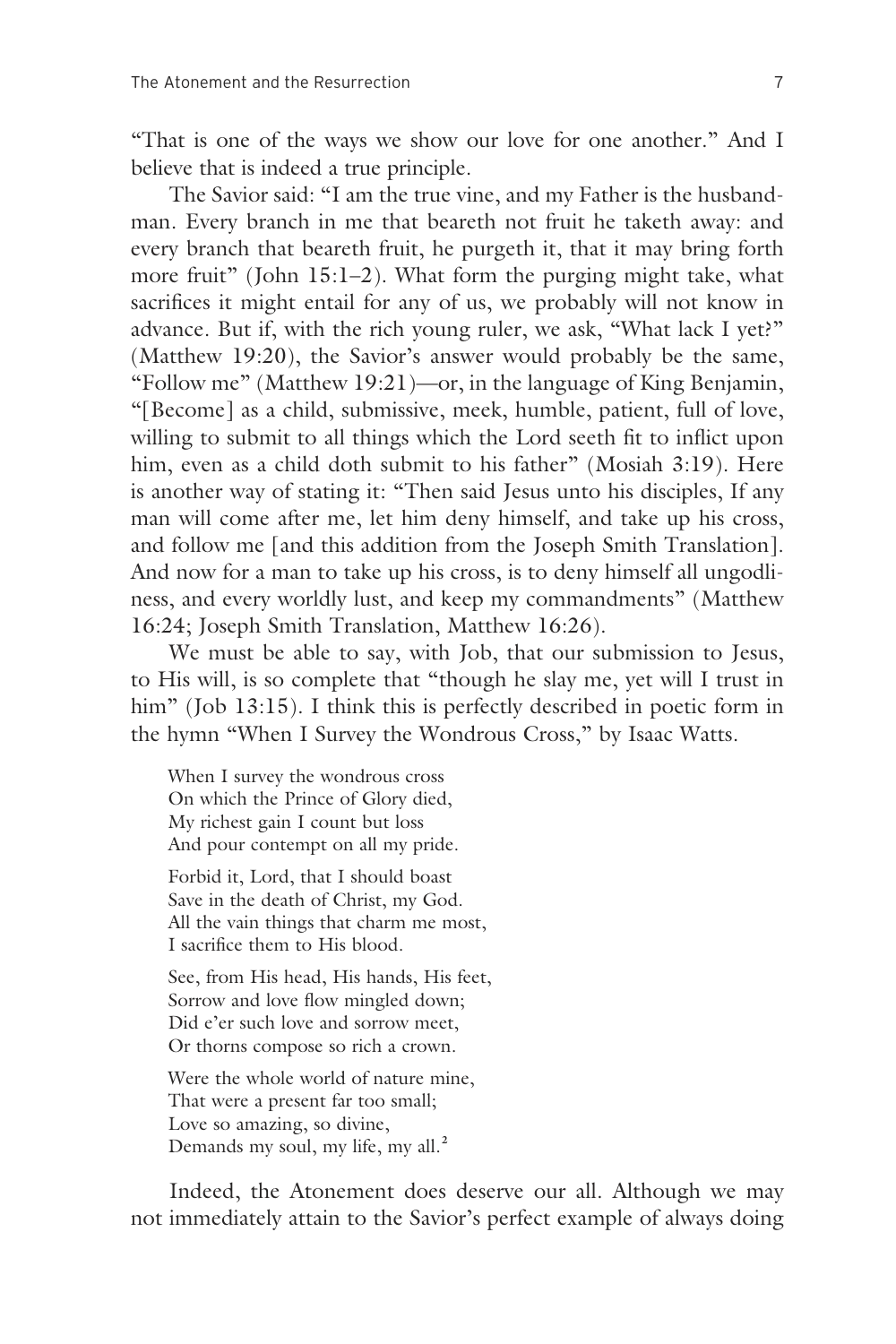those things that please the Father and always living our lives in a way to glorify Him, we can progress as the Savior Himself did, from grace to grace, until we obtain a fulness. "I, John, bear record that I beheld his glory, as the glory of the Only Begotten of the Father, full of grace and truth, . . . which came and dwelt in the flesh, and dwelt among us. And I, John, saw that he received not of the fulness at first, but received grace for grace; and he received not of the fulness at first, but continued from grace to grace, until he received a fulness; and thus he was called the Son of God, because he received not of the fulness at the first" (D&C 93:11–14).

 A few years back in general conference, I quoted this reassuring statement from President Brigham Young, who seemed to understand the challenge we face:

 After all that has been said and done, after he has led this people so long, do you not perceive that there is a lack of confidence in our God? Can you perceive it in yourselves? You may ask, "[Brother] Brigham, do you perceive it in yourself?" I do, I can see that I yet lack confidence, to some extent, in him whom I trust.—Why? Because I have not the power, in consequence of that which the fall has brought upon me. . . .

 Something rises up within me, at times[,] that . . . draws a dividing line between my interest and the interest of my Father in heaven; something that makes my interest and the interest of my Father in heaven not precisely one. . . .

 We should feel and understand, as far as possible, as far as fallen nature will let us, as far as we can get faith and knowledge to understand ourselves, that the interest of that God whom we serve is our interest, and that we have no other, neither in time nor in eternity.**<sup>3</sup>**

### **Testifying of the Atonement's Fruits**

 With you, I bear witness of the fruits of that great Atonement. To me, they come under three headings.

*Forgiveness*. The first is forgiveness or, as we sometimes say, justification. "It shall come to pass, that whoso repenteth and is baptized in my name shall be filled; and if he endureth to the end, behold, him will I hold guiltless before my Father at that day when I shall stand to judge the world" (3 Nephi 27:16).

 "Behold I say unto you, that whosoever has heard the words of the prophets, yea, all the holy prophets who have prophesied concerning the coming of the Lord—I say unto you, that all those who have hearkened unto their words, and believed that the Lord would redeem his people, and have looked forward to that day for a remission of their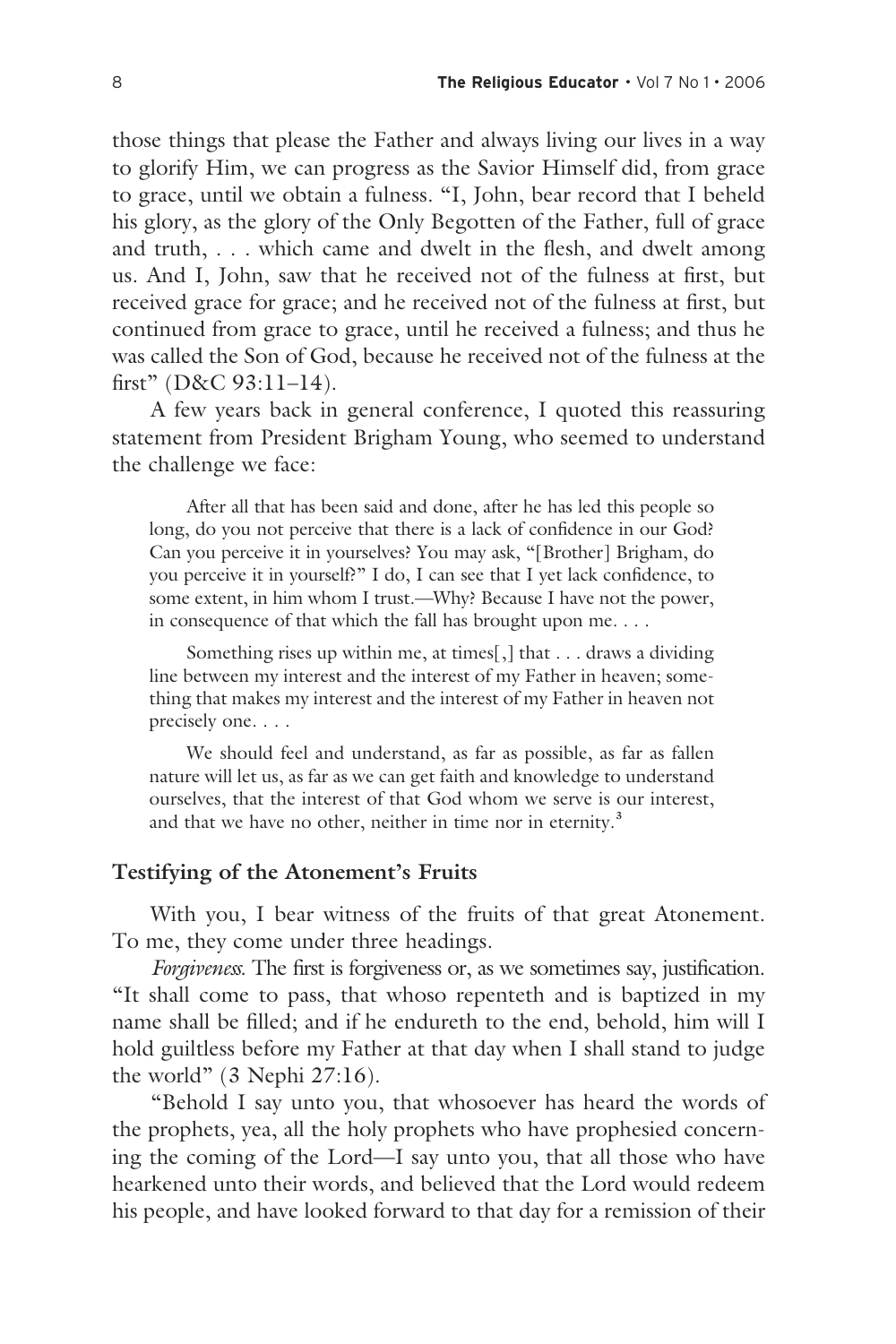sins, I say unto you, that these are his seed, . . . the heirs of the kingdom of God" (Mosiah 15:11).

 And this witness from section 20: "We know that justification through the grace of our Lord and Savior Jesus Christ is just and true" (D&C 20:30).

*Sanctification*. A second fruit is the cleansing or, as we sometimes say, sanctification that comes through His grace. "No unclean thing can enter into his kingdom; therefore nothing entereth into his rest save it be those who have washed their garments in my blood, because of their faith, and the repentance of all their sins, and their faithfulness unto the end. Now this is the commandment: Repent, all ye ends of the earth, and come unto me and be baptized in my name, that ye may be sanctified by the reception of the Holy Ghost, that ye may stand spotless before me at the last day" (3 Nephi 27:19–20).

 In Moroni, we read: "Again, if ye by the grace of God are perfect in Christ, and deny not his power, then are ye sanctified in Christ by the grace of God, through the shedding of the blood of Christ, which is in the covenant of the Father unto the remission of your sins, that ye become holy, without spot" (Moroni 10:33).

 And again, from section 20, a testimony: "We know also, that sanctification through the grace of our Lord and Savior Jesus Christ is just and true, to all those who love and serve God with all their mights, minds, and strength" (D&C 20:31).

*Resurrection*. The third glorious fruit of the Atonement is the Resurrection itself, which comes because He atoned for Adam's transgression. "The Lord said unto Adam: Behold I have forgiven thee thy transgression in the Garden of Eden. Hence came the saying abroad among the people, that the Son of God hath atoned for original guilt, wherein the sins of the parents cannot be answered upon the heads of the children, for they are whole from the foundation of the world" (Moses 6:53).

 In section 88, we learn: "Now, verily I say unto you, that through the redemption which is made for you is brought to pass the resurrection from the dead. And the spirit and the body are the soul of man. And the resurrection from the dead is the redemption of the soul" (D&C 88:14–16).

 Regarding the Resurrection, we read: "They who are of a celestial spirit shall receive the same body which was a natural body; even ye shall receive your bodies, and your glory shall be that glory by which your bodies are quickened. Ye who are quickened by a portion of the celestial glory shall then receive of the same, even a fulness" (D&C 88:28–29).

The power of the Atonement to pardon, to sanctify, to give new life, even eternal and immortal life, came to me in a simple but powerful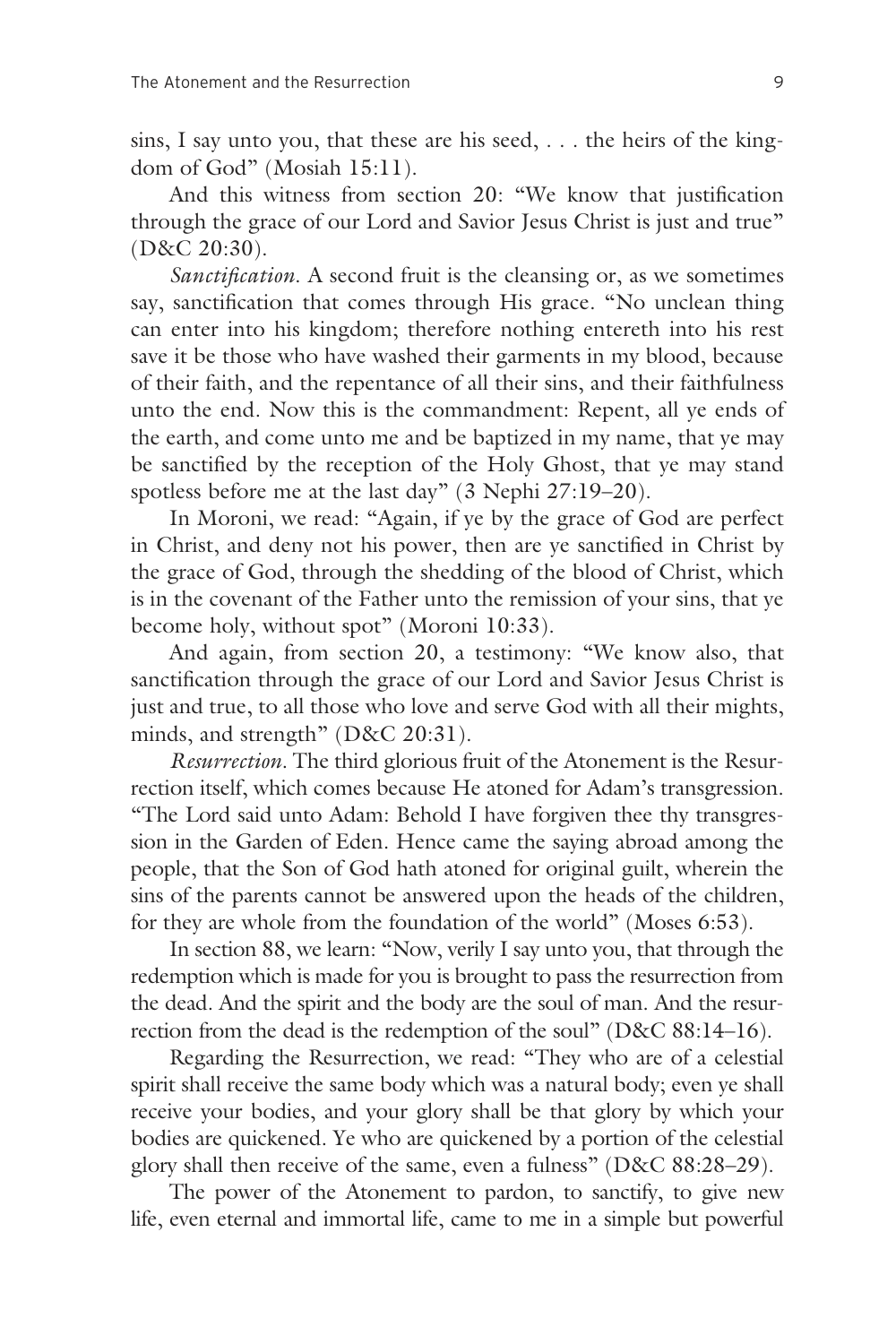experience some years ago. Again, it is one of many witnesses. On this occasion, I had been assigned by the First Presidency to interview a woman for the possible restoration of her temple blessings. She had committed some grievous transgressions, had been excommunicated and then baptized again, and now had applied for the privilege of returning to the temple. That required this interview and the ordinance of laying on of hands to restore those blessings and rights to her. As I prepared for that interview and read the summary of what had happened in her life, I was astonished. I could not believe that there could be so much of the sordid and evil in one life. As I read, I asked myself, *How could the First Presidency ever suppose that this person would again qualify to enter the house of the Lord?* When she came into the room to be interviewed, she seemed to have a glow about her, a light within. As we spoke, there came upon me a sense that she was pure—perhaps one of the purest souls I had ever met. I looked at her and I looked at the paper describing the past, and I could not believe it was the same woman. And in a real sense, she was a different person. The Atonement had transformed her. It gave me to understand, powerfully, the depth and breadth and scope of the atoning grace of Jesus Christ. He is real, and His grace is very real.

### **Conclusion**

 It is appropriate to consider the testimony of the Prophet Joseph Smith as we conclude this reflection on the Atonement and Resurrection. Martyrdom endows a prophet's testimony with a special validity. The Greek root *martireo*, from which the English word *martyr* is derived, means "witness," or "to bear witness." The prophet Abinadi is described as having sealed the words, or the truth of his words, by his death (see Mosiah 17:20). Jesus's own death was a testament of His divinity and His mission. He is declared in Hebrews to be "the mediator of the new testament" (Hebrews 9:15), validated by His death, "for where a testament is, there must also of necessity be the death of the testator. For a testament is of force after men are dead" (Hebrews 9:16).

 Like most of the Lord's anointed in ancient time, Joseph Smith sealed his mission and his works with his own blood. In a hail of bullets on the afternoon of June 27, 1844, in Carthage, Joseph and his brother Hyrum were cut down for the religion and the testimony they professed. And as the latter-day Apostles then announced: "The testators are now dead, and their testament is in force. . . . Their *innocent blood* on the banner of liberty, and on the *magna charta* of the United States, is an ambassador for the religion of Jesus Christ, that will touch